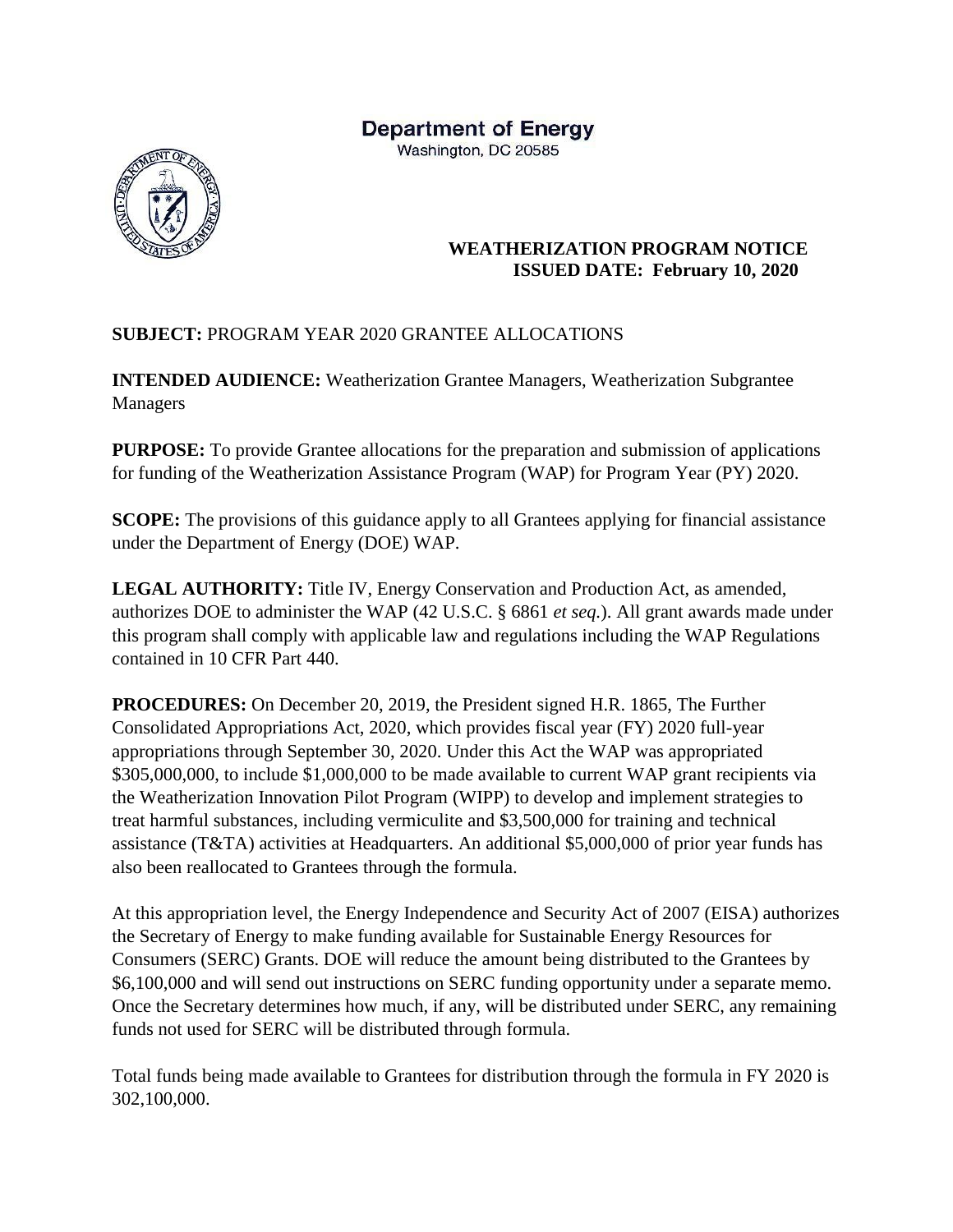The final Grantee allocations included in this Notice are to be used in conjunction with Weatherization Program Notice (WPN) 20-1 entitled Program Year 2020 Weatherization Grant Guidance, with its two attachments: 1) Administrative and Legal Requirements Document; and 2) Application Instructions, in developing the annual Grant application for PY 2020.

Hans Maria Sorcia

AnnaMaria Garcia Director Weatherization and Intergovernmental Programs Office Energy Efficiency and Renewable Energy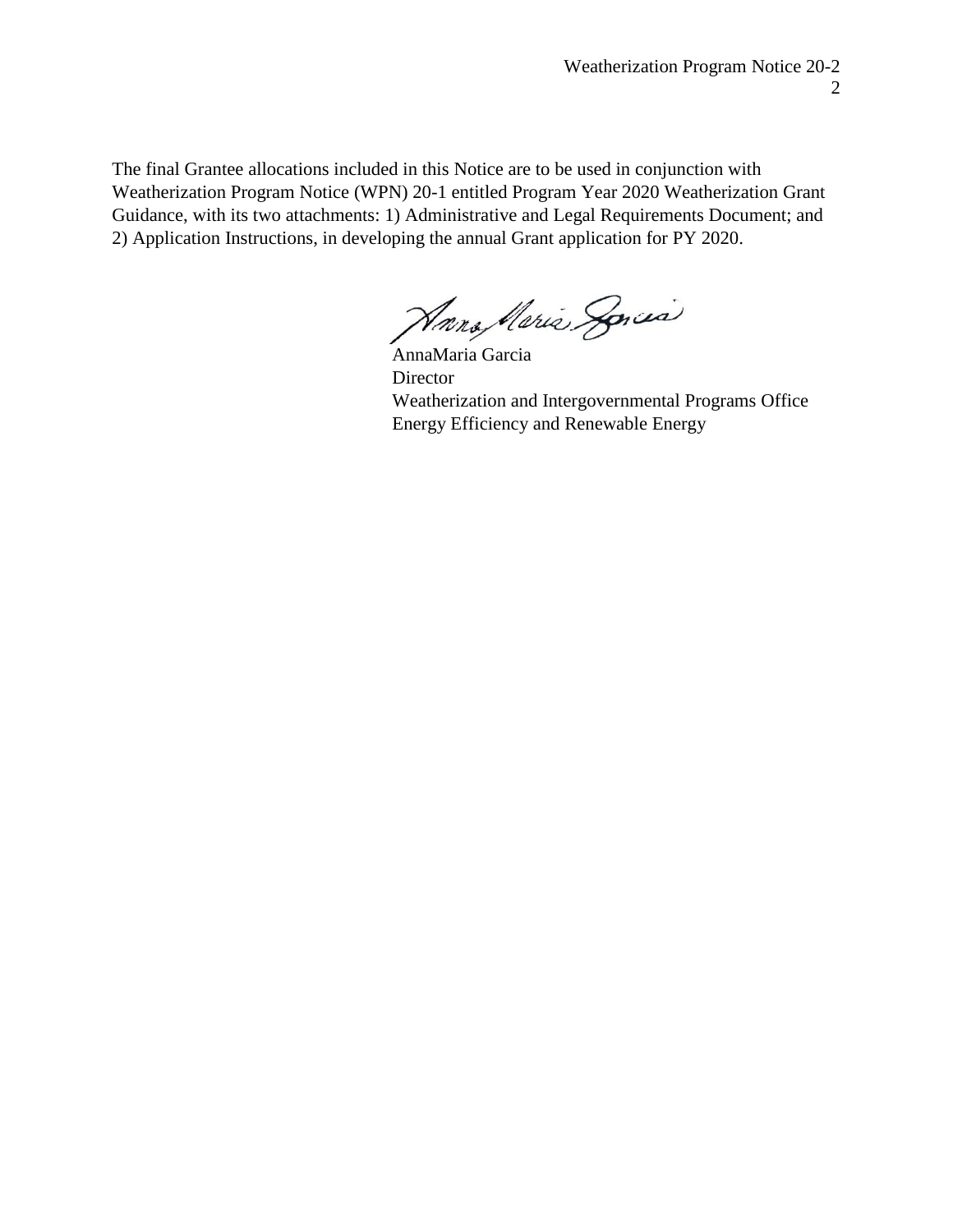## **Weatherization Assistance Program Estimated FY2020 State Allocations @ Appropriation of: 302,100,000**

|                      | <b>FY 2020</b>    | <b>FY 2020</b>    | <b>FY 2020</b>    |
|----------------------|-------------------|-------------------|-------------------|
|                      | Program           | T&TA              | <b>Total</b>      |
| <b>State</b>         | <b>Allocation</b> | <b>Allocation</b> | <b>Allocation</b> |
|                      |                   |                   |                   |
| Alabama              | \$2,825,456       | \$617,597         | \$3,443,053       |
| Alaska               | \$1,859,644       | \$423,578         | \$2,283,222       |
| Arizona              | \$1,977,977       | \$447,349         | \$2,425,326       |
| Arkansas             | \$2,231,544       | \$498,288         | \$2,729,832       |
| California           | \$7,541,963       | \$1,565,080       | \$9,107,043       |
| Colorado             | \$5,737,725       | \$1,202,633       | \$6,940,358       |
| Connecticut          | \$3,035,175       | \$659,726         | \$3,694,901       |
| Delaware             | \$661,358         | \$182,858         | \$844,216         |
| District of Columbia | \$607,098         | \$171,958         | \$779,056         |
| Florida              | \$3,185,967       | \$690,018         | \$3,875,985       |
| Georgia              | \$3,990,403       | \$851,619         | \$4,842,022       |
| Hawaii               | \$210,180         | \$92,222          | \$302,402         |
| Idaho                | \$2,072,991       | \$466,436         | \$2,539,427       |
| Illinois             | \$14,464,474      | \$2,955,721       | \$17,420,195      |
| Indiana              | \$7,358,679       | \$1,528,261       | \$8,886,940       |
| Iowa                 | \$5,077,893       | \$1,070,081       | \$6,147,974       |
| Kansas               | \$2,699,332       | \$592,260         | \$3,291,592       |
| Kentucky             | \$4,858,254       | \$1,025,959       | \$5,884,213       |
| Louisiana            | \$1,692,770       | \$390,055         | \$2,082,825       |
| Maine                | \$3,230,251       | \$698,915         | \$3,929,166       |
| Maryland             | \$3,095,491       | \$671,843         | \$3,767,334       |
| Massachusetts        | \$7,044,040       | \$1,465,054       | \$8,509,094       |
| Michigan             | \$16,746,671      | \$3,414,184       | \$20,160,855      |
| Minnesota            | \$10,070,676      | \$2,073,065       | \$12,143,741      |
| Mississippi          | \$1,792,737       | \$410,137         | \$2,202,874       |
| Missouri             | \$6,488,770       | \$1,353,508       | \$7,842,278       |
| Montana              | \$2,521,617       | \$556,559         | \$3,078,176       |
| Nebraska             | \$2,589,685       | \$570,233         | \$3,159,918       |
| Nevada               | \$1,215,118       | \$294,101         | \$1,509,219       |
| New Hampshire        | \$1,629,700       | \$377,385         | \$2,007,085       |
| New Jersey           | \$5,936,058       | \$1,242,475       | \$7,178,533       |
| New Mexico           | \$2,046,954       | \$461,206         | \$2,508,160       |
| New York             | \$22,396,435      | \$4,549,146       | \$26,945,581      |
| North Carolina       | \$5,110,358       | \$1,076,603       | \$6,186,961       |
| North Dakota         | \$2,432,917       | \$538,741         | \$2,971,658       |
| Ohio                 | \$14,836,326      | \$3,030,421       | \$17,866,747      |
| Oklahoma             | \$2,893,800       | \$631,326         | \$3,525,126       |
| Oregon               | \$3,045,953       | \$661,892         | \$3,707,845       |